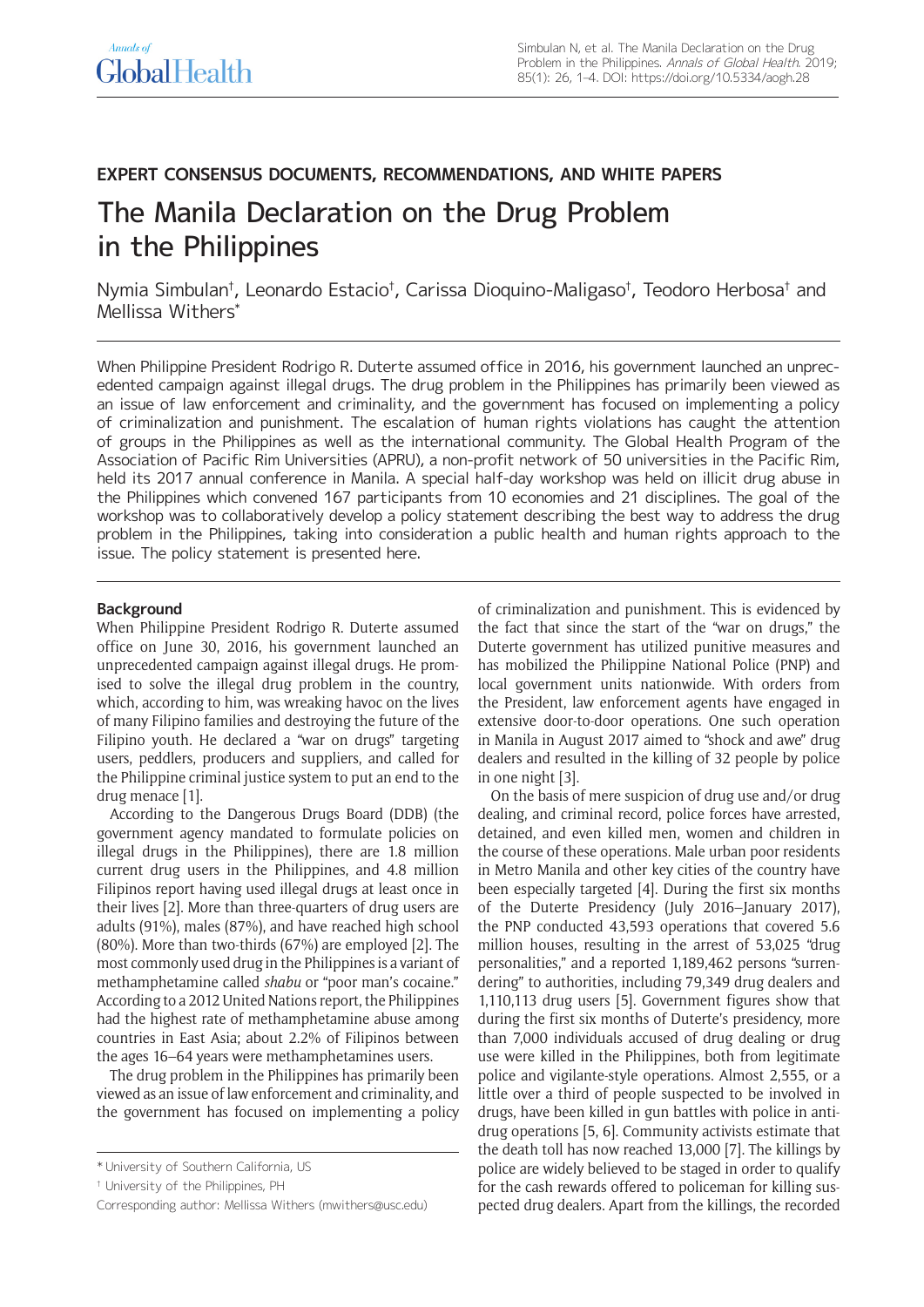number of "surrenderees" resulting in mass incarceration has overwhelmed the Philippine penal system, which does not have sufficient facilities to cope with the population upsurge. Consequently, detainees have to stay in overcrowded, unhygienic conditions unfit for humans [8].

The escalation of human rights violations, particularly the increase in killings, both state-perpetrated and vigilante-style, has caught the attention of various groups and sectors in society including the international community. Both police officers and community members have reported fear of being targeted if they fail to support the state-sanctioned killings [9]. After widespread protests by human rights groups, Duterte called for police to shoot human rights activists who are "obstructing justice." Human Rights organizations, such as Human Rights Watch and Amnesty International, have said that Duterte's instigation of unlawful police violence and the incitement of vigilante killings may amount to crimes against humanity, violating international law [10, 11]. The European Union found that human rights have deteriorated significantly since Duterte assumed power, saying "The Philippine government needs to ensure that the fight against drug crimes is conducted within the law, including the right to due process and safeguarding of the basic human rights of citizens of the Philippines, including the right to life, and that it respects the proportionality principle [12]." Despite the fact that, in October 2017, Duterte ordered the police to end all operations in the war on drugs, doubts remain as to whether the state-sanctioned killings will stop [13]. Duterte assigned the Philippine Drug Enforcement Agency (PDEA) to be the sole anti-drug enforcement agency.

Duterte's war on drugs is morally and legally unjustifiable and has created large-scale human rights violations; and is also counterproductive in addressing the drug problem. International human rights groups and even the United Nations have acknowledged that the country's drug problem cannot be resolved using a punitive approach, and the imposition of criminal sanctions and that drug users should not be viewed and treated as criminals [14]. Those critical of the government's policy towards the illegal drug problem have emphasized that the drug issue should be viewed as a public health problem using a rights-based approach (RBA). This was affirmed by UN Secretary General Ban Ki Moon on the 2015 International Day Against Drug Abuse and Illegal Trafficking when he stated, "…We should increase the focus on public health, prevention, treatment and care, as well as on economic, social and cultural strategies [15]." The United Nations Human Rights Council released a joint statement in September 2017, which states that the human rights situation in the Philippines continued to cause serious concern. The Council urged the government of the Philippines to "take all necessary measures to bring these killings to an end and cooperate with the international community to pursue appropriate investigations into these incidents, in keeping with the universal principles of democratic accountability and the rule of law [16]." In October 2017, the Philippines Dangerous Drug Board (DDB) released a new proposal for an anti-drug approach that protects the life of the people. The declaration includes an implicit recognition of the public health aspect of illegal drug use,

"which recognizes that the drug problem as both social and psychological [16]."

## **Workshop on Illicit Drug Abuse in the Philippines**

The Association of Pacific Rim Universities (APRU) is a nonprofit network of 50 leading research universities in the Pacific Rim region, representing 16 economies, 120,000 faculty members and approximately two million students. Launched in 2007, the APRU Global Health Program (GHP) includes approximately 1,000 faculty, students, and researchers who are actively engaged in global health work. The main objective of the GHP is to advance global health research, education and training in the Pacific Rim, as APRU member institutions respond to global and regional health challenges. Each year, about 300 APRU GHP members gather at the annual global health conference, which is hosted by a rotating member university. In 2017, the University of the Philippines in Manila hosted the conference and included a special half-day workshop on illicit drug abuse in the Philippines.

Held on the first day of the annual APRU GHP conference, the workshop convened 167 university professors, students, university administrators, government officials, and employees of non-governmental organizations (NGO), from 21 disciplines, including anthropology, Asian studies, communication, dentistry, development, education, environmental health, ethics, international relations, law, library and information science, medicine, nutrition, nursing, occupational health, pharmaceutical science, physical therapy, political science, psychology, public health, and women's studies. The participants came from 10 economies: Australia, China, Hong Kong, Indonesia, Japan, Mexico, Nepal, the Philippines, Thailand, and the US. The special workshop was intended to provide a venue for health professionals and workers, academics, researchers, students, health rights advocates, and policy makers to: 1) give an overview on the character and state of the drug problem in the Philippines, including the social and public health implications of the problem and the approaches being used by the government in the Philippines; 2) learn from the experiences of other countries in the handling of the drug and substance abuse problem; and 3) identify appropriate methods and strategies, and the role of the health sector in addressing the problem in the country. The overall goal of the workshop was to collaboratively develop a policy statement describing the best way to address this problem in a matnner that could be disseminated to all the participants and key policymakers both in the Philippines, as well as globally.

The workshop included presentations from three speakers and was moderated by Dr. Carissa Paz Dioquino-Maligaso, head of the National Poison Management and Control Center in the Philippines. The first speaker was Dr. Benjamin P. Reyes, Undersecretary of the Philippine Dangerous Drugs Board, who spoke about "the State of the Philippine Drug and Substance Abuse Problem in the Philippines." The second speaker was Dr. Joselito Pascual, a medical specialist from the Department of Psychiatry and Behavioral Medicine, at the University of the Philippines General Hospital in Manila. His talk was titled "Psychotropic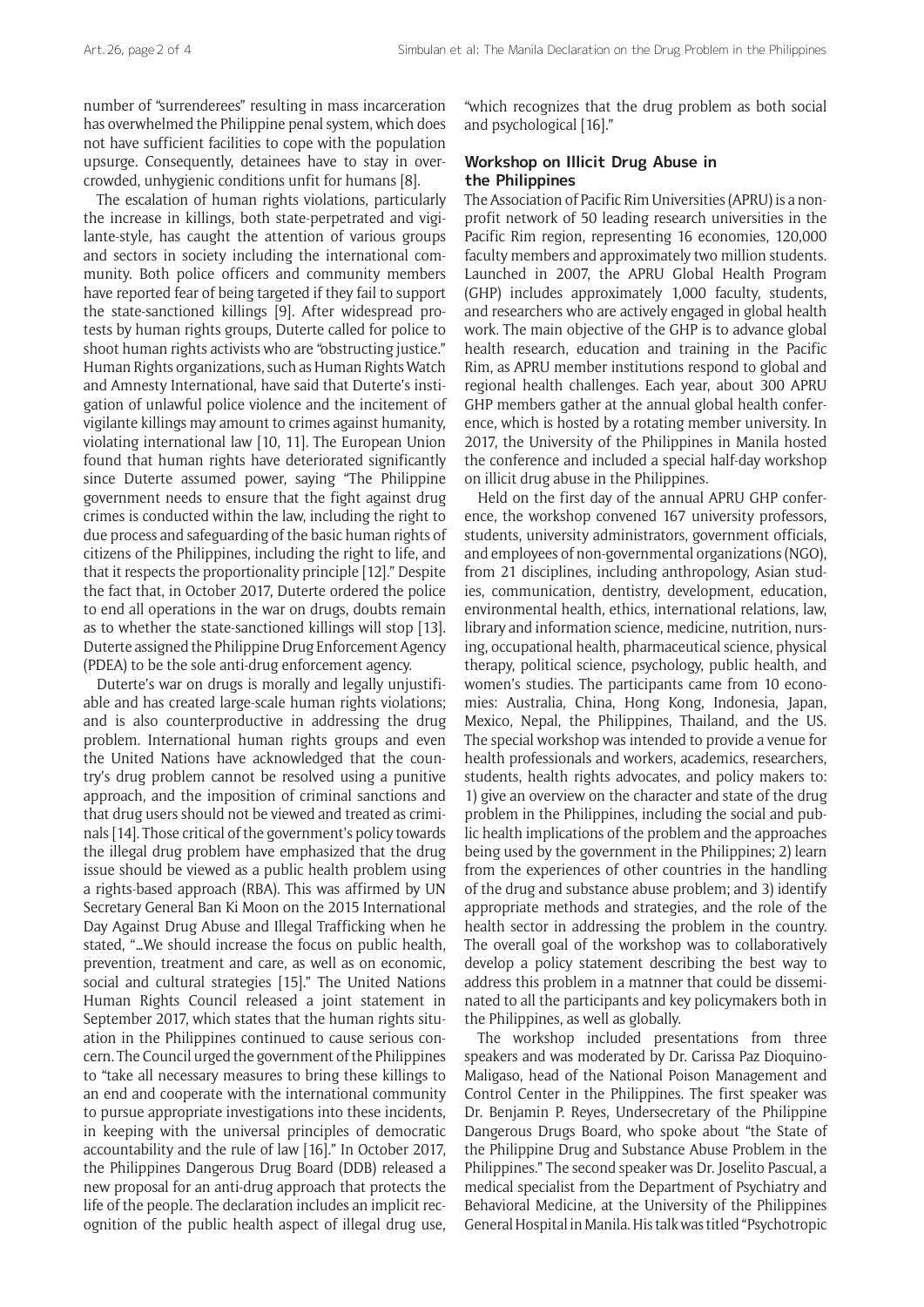Drugs and Mental Health." The final speaker was Patrick Loius B. Angeles, a Policy and Research Officer of the NoBox Transitions Foundation, whose talk was titled "Approaches to Addressing the Drug and Substance Abuse Problem: Learning from the Experiences of Other Countries." Based on the presentations, a draft of the Manila Declaration on the Drug Problem in the Philippines was drafted by the co-authors of this paper. The statement was then sent to the workshop participants for review and comments. The comments were reviewed and incorporated into the final version, which is presented below.

## **Declaration**

## **"Manila Statement on the Drug Problem in the Philippines"**

Gathering in this workshop with a common issue and concern – the drug problem in the Philippines and its consequences and how it can be addressed and solved in the best way possible;

Recognizing that **the drug problem in the Philippines is a complex and multi-faceted problem that includes not only criminal justice issues but also public health issues** and with various approaches that can be used in order to solve such;

We call for **drug control policies and strategies that incorporate evidence-based, socially acceptable, cost-effective, and rights-based approaches** that are designed to minimize, if not to eliminate, the adverse health, psychological, social, economic and criminal justice consequences of drug abuse towards the goal of attaining a society that is free from crime and drug and substance abuse;

Recognizing, further, that **drug dependency and codependency, as consequences of drug abuse, are mental and behavioral health problems, and that in some areas in the Philippines injecting drug use comorbidities such as the spread of HIV and AIDS** are also apparent, and that current prevention and treatment interventions are not quite adequate to prevent mental disorders, HIV/AIDS and other co-morbid diseases among people who use drugs;

Affirming that the **primacy of the sanctity/value of human life and** the value of human dignity, **social protection of the victims of drug abuse and illegal drugs trade** must be our primary concern;

And that all health, psycho-social, socio-economic and rights-related interventions leading to the reduction or elimination of the adverse health, economic and social consequences of drug abuse and other related co-morbidities such as HIV/AIDS should be considered in all plans and actions toward the control, prevention and treatment of drug and substance abuse;

As a community of health professionals, experts, academics, researchers, students and health advocates, **we call on the Philippine government to address the root causes of the illegal drug problem in the Philippines utilizing the aforementioned affirmations**. We assert that the drug problem in the country is but a symptom of deeper structural ills rooted in social inequality and injustice, lack of economic and social opportunities, and

powerlessness among the Filipino people. Genuine solutions to the drug problem will only be realized with the fulfillment and enjoyment of human rights, allowing them to live in dignity deserving of human beings. As members of educational, scientific and health institutions of the country, being rich and valuable sources of human, material and technological resources, we affirm our commitment to contribute to solving this social ill that the Philippine government has considered to be a major obstacle in the attainment of national development.

#### **Conclusion**

The statement of insights and affirmations on the drug problem in the Philippines is a declaration that is readily applicable to other countries in Asia where approaches to the problem of drug abuse are largely harsh, violent and punitive.

As a community of scholars, health professionals, academics, and researchers, we reiterate our conviction that the drug problem in the Philippines is multi-dimensional in character and deeply rooted in the structural causes of poverty, inequality and powerlessness of the Filipino people. Contrary to the government's position of treating the issues as a problem of criminality and lawlessness, the drug problem must be addressed using a holistic and rights-based approach, requiring the mobilization and involvement of all stakeholders. This is the message and the challenge which we, as members of the Association of Pacific Rim Universities, want to relay to the leaders, policymakers, healthcare professionals, and human rights advocates in the region; we must all work together to protect and promote health and well being of all populations in our region.

#### **Competing Interests**

The authors have no competing interests to declare.

#### **References**

- 1. **Xu M.** Human Rights and Duterte's War on Drugs. *Council on Foreign Relations*; 16 December, 2016. [https://www.cfr.org/interview/human-rights-and](https://www.cfr.org/interview/human-rights-and-dutertes-war-drugs)[dutertes-war-drugs](https://www.cfr.org/interview/human-rights-and-dutertes-war-drugs). Accessed December 20, 2017.
- 2. **Gavilan J.** Duterte's War on Drugs: The first 6 months. *Rappler*; 2016. [https://www.rappler.com/](https://www.rappler.com/newsbreak/rich-media/rodrigo-duterte-war-on-drugs-2016) [newsbreak/rich-media/rodrigo-duterte-war-on](https://www.rappler.com/newsbreak/rich-media/rodrigo-duterte-war-on-drugs-2016)[drugs-2016.](https://www.rappler.com/newsbreak/rich-media/rodrigo-duterte-war-on-drugs-2016) Accessed January 18, 2018.
- 3. **Holmes O.** Human rights group slams Philippines president Duterte's threat to kill them. *The Guardian*; 17 August, 2017. [https://www.theguardian.com/](https://www.theguardian.com/world/2017/aug/17/human-rights-watch-philippines-president-duterte-threat) [world/2017/aug/17/human-rights-watch-philip](https://www.theguardian.com/world/2017/aug/17/human-rights-watch-philippines-president-duterte-threat)[pines-president-duterte-threat.](https://www.theguardian.com/world/2017/aug/17/human-rights-watch-philippines-president-duterte-threat) Accessed January 18, 2018.
- 4. **Almendral A.** On patrol with police as Philippines battles drugs. *New York Times*; 2016. 21 December 2017. [https://www.nytimes.com/2016/12/21/](https://www.nytimes.com/2016/12/21/world/asia/on-patrol-with-police-as-philippines-wages-war-on-drugs.html) [world/asia/on-patrol-with-police-as-philippines](https://www.nytimes.com/2016/12/21/world/asia/on-patrol-with-police-as-philippines-wages-war-on-drugs.html)[wages-war-on-drugs.html](https://www.nytimes.com/2016/12/21/world/asia/on-patrol-with-police-as-philippines-wages-war-on-drugs.html). Accessed January 18, 2018.
- 5. **Bueza M.** In Numbers: The Philippines' 'war on drugs.' *Rappler*; 13 September 2017. [https://www.rappler.](https://www.rappler.com/newsbreak/iq/145814-numbers-statistics-philippines-war-drugs) [com/newsbreak/iq/145814-numbers-statistics-phil](https://www.rappler.com/newsbreak/iq/145814-numbers-statistics-philippines-war-drugs)[ippines-war-drugs.](https://www.rappler.com/newsbreak/iq/145814-numbers-statistics-philippines-war-drugs) Accessed January 18, 2018.